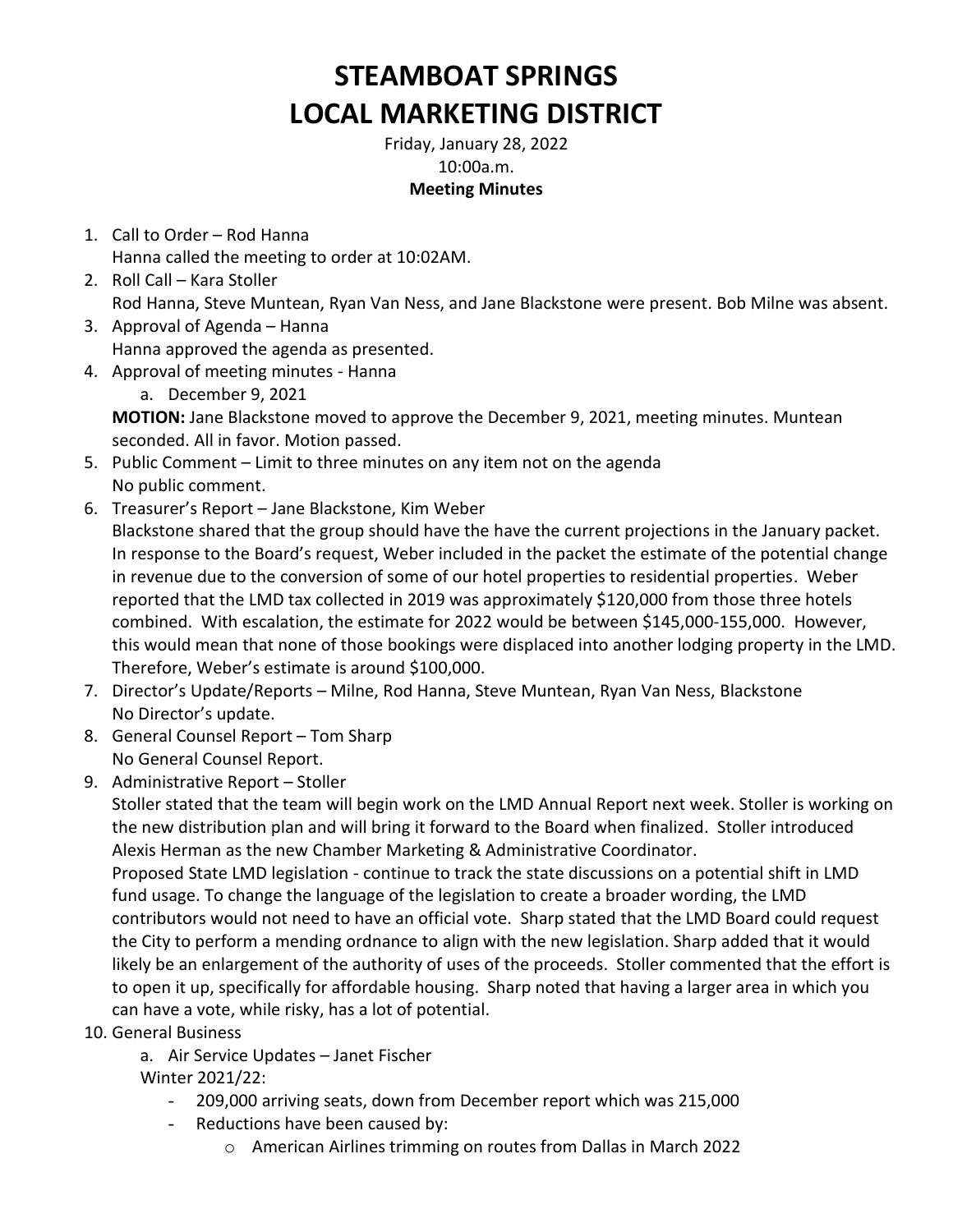- o Delta did precancelling Christmas Eve and Christmas Day
- $\circ$  Southwest did precancelling in early January, cancelling 2-3 flights per day over the course of a week, due to staffing struggles
- Weather created cancellations and diversions
- Ailevon Pacific Aviation Consulting (APAC) presented at the Airline Summit that Steamboat had the second highest seat growth from 2019 to 2021 across all US airports
- Estimating the highest number of passengers ever for winter: up 30-40% from 2020/21, and 55% from 2019/20
- New bookings picked up from Monday-Sunday, the pace, continues to be stronger than the past 5 years

Spring/Summer/Fall 2022

- United expanded to 3 flights per day for entirety of spring, summer, fall
- Southwest has Denver to Hayden loaded:
	- o Daily flights through April 24
	- o 5 flights per week April 25 June 4
	- $\circ$  2 flights per day June 5 Sept. 5; improving connectivity to certain markets in both directions
	- o Fall is not yet loaded into the system

Winter 2022/23

- Alaska Airlines Seattle and San Diego pre-loaded for December
- American Airlines Dallas and Chicago pre-loaded for December
- United Airlines three flights/day from Denver pre-loaded for December
- Delta, JetBlue, Southwest, and six other United hubs do not have any flights pre-loaded
- Cap this year is \$3.6M, haven't been below \$4M in cap since 2011/12; looking to 2022/23 winter to work with an even lower cap going forward.
- Challenge: looking at ways to accommodate diminishing LMD reserves

Airport Research

- Survey at the airport has generated almost 4,000 responses; projecting to end the season with 10,000+; 4,000 is double the responses generated from the last the survey which was conducted in 2015/16 (paper survey)
- Breakdown of those taking the survey:
	- $\circ$  2021/22: 89% visitors, 7% full-time residents, and 4% part-time residents or second homeowners

o 2015/16: 87% - visitors, 8% - full-time residents, and 5% - part-time residents or second homeowners

- Takeaways: more locals are using Hayden, but percentages are similar to prior airport research; difference in capacity levels has doubled, higher household incomes, spend is significantly up, the importance of Hayden is up
- Data will help in air program decisions for the 2022/23 winter and will help with the Annual Report and the Operations Plan
- Data will enable cross reference of flights, airlines, demographics and spend levels Airline Summit
	- Largest Airline Summit with 87 airline attendees; high level employees including a few VPs
	- Eight airlines represented, six of which are currently servicing Hayden
	- SkyWest and Sun Country, and a few airline consulting companies also in attendance
	- Ground operations and YVRA team in attendance

- Annual Airline Summit has become a signature event in the airline industry Additional Updates

- Discussed sharing the Full Steam Ahead presentation with the LMD team